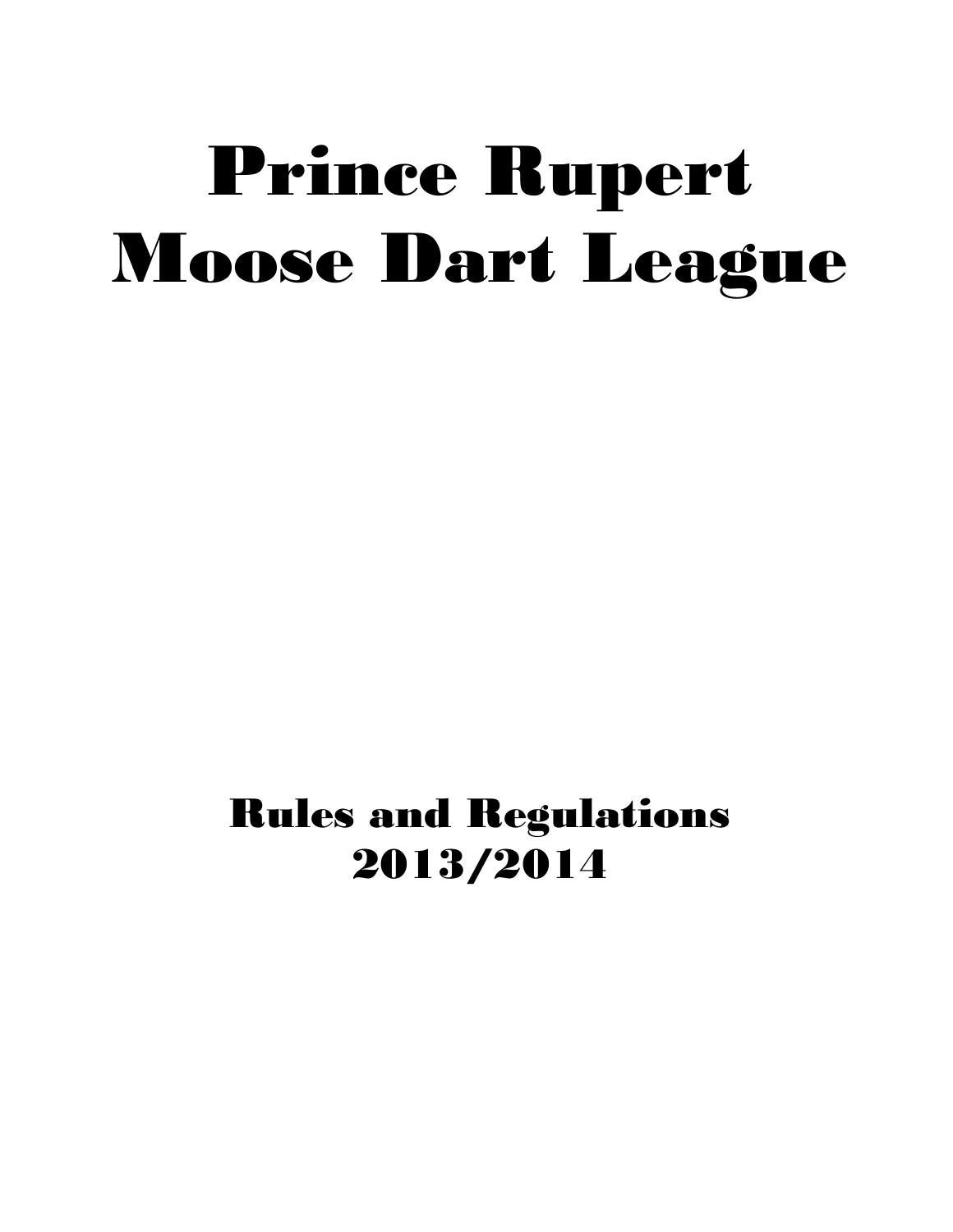**Index**

| 0.00 - Definitions            | 16.00 - Team Membership          |
|-------------------------------|----------------------------------|
| 1.00 - League Rules           | 17.00 - Registration and Fees    |
| 2.00 - League Format          | 18.00 - Nightly Dues             |
| 3.00 - Matches                | 19.00 - Communications           |
| $4.00$ - General              | 20.00 - Code of Conduct          |
| 5.00 - Starting time          | 21.00 - Discipline               |
| 6.00 - Throwing for Bull      | $22.00$ - Protests               |
| 7.00 - Starting and Finishing | 23.00 - Executives Duties        |
| 8.00 - Out of Turn            | 24.00 - Annual General Meeting   |
| 9.00 - Scorekeeping           | 25.00 - Turkey Shoot             |
| 10.00 - Record Keeping        | 26.00 - Tournaments              |
| 11.00 - Weekly Awards         | $27.00 - Other$                  |
| 12.00 - Shorthanded Play      | 28.00 - Changes to this document |
| $13.00 - Spares$              | Appendix 1 - Score Sheet         |
| 14.00 - Defaults              | Appendix 2 - Executive           |
| 15.00 - Make - up Games       | Appendix 3 - Fee Schedule        |
|                               |                                  |

#### **0.00 - DEFINITIONS**

AGM - Annual General Meeting

Bust - When the player scores more than they have left.

Executive Term - Starting at AGM and lasting for 1 year.

Finish - A throw that ends the game

First Half - The first half of the season. This will be before the league is split into "A" and "B" divisions Leg - 1 game of darts, either a singles, doubles or team game

Match - During regular league play a match will consist of all games played on 1 night (4 singles, 4 doubles and 3 team game or 11 legs)

Member - A paid league player in good standing with voting rights.

Moose - Prince Rupert Moose Lodge

NDFC - National Dart Federation of Canada

Oche - The toe line  $7'$  9  $\frac{3}{4}$ " from the face of the board. If the oche is raised, then the measurement should be taken from the back of the raised object. If the oche is tape (or paint or anything else that is not raised), it should be placed so that the measurement is from the front of the line is the measurement.

PRMDL - Prince Rupert Moose Dart League

Scorekeeper - Person keeping score and marking it on the board provided (Chalker)

Season - Sept 01 to May 31 or based on schedule

Second Half - The second half of the season. This will be after the league is split into "A" and "B" divisions SIDO - Single In, Double Out

### **1.00 - League Rules**

- 1.01 This document shall be considered the rules of the PRMDL.
- 1.02 All dart events hosted by the PRMDL shall play will be within the rules set out by the NDFC, except where defined in the following rules.
- 1.03 A copy of these rules will be posted online and on information board at the Moose Lodge
- 1.04 A copy of these rules will be given to any player in paper or electronic form upon request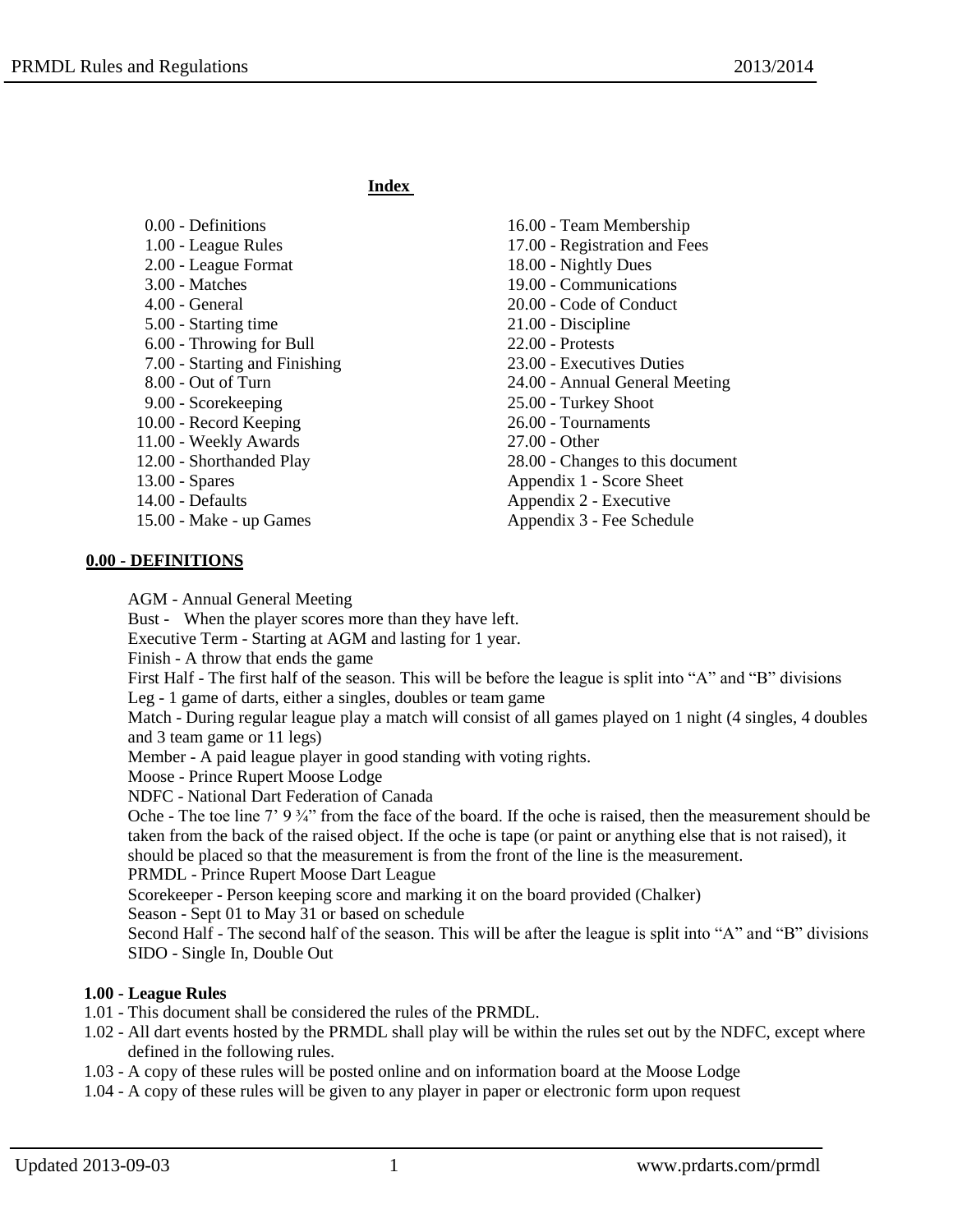## **2.00 - League Format**

- 2.01 During the first half of the season, all teams will play a round robin format then split into divisions based on points scored in round robin.
- 2.02 This split will be the beginning of the second half of the season with an A and a B division.
- 2.03 The executive will determine the number of teams in each division after completion of the first half of the season. The placement of teams in a division will be at the executive's discretion.

## **3.00 - Matches**

- 3.01 Each match will consist of:
	- 4 Singles games of 401 SIDO
	- 4 Doubles games of 501 SIDO
	- 3 Team games of 701 SIDO
- 3.02 Line ups are to be done before you start each section on the score sheet.
- 3.03 A player cannot play more than 1 singles game or 2 doubles matches.
- 3.04 A player cannot play in both first and second doubles games or both third and fourth doubles games.
- 3.04 2 players cannot play together in more than 1 doubles match.

## **4.00 - General**

- 4.01 Players who haven't played the previous leg are allowed at least a six (6) dart warm up before commencing with the next leg.
- 4.02 Coaching may be done by a team member, but only when the shooter steps back from the toe line.
- 4.03 Respect your opponent by keeping your distance when they are at the oche! Try to stay at least two feet behind them while they are throwing.
- 4.04 Darts are to be thrown in an overhand throw, 1 at a time, in a deliberate manner.
- 4.05 All legs (games) start and end with a handshake.

# **5.00 - Starting time**

- 5.01 Play to begin at 7:30pm Wednesday evenings.
- 5.02 A 15 minute grace period is allowed only if a team is short a player.
- 5.03 Play must begin by 7:45pm.
- 5.04 Teams may make prior arrangements to begin play earlier or later in the evening.
- 5.05 It is expected that the Team Captain's use due diligence in putting up players for games in a timely manner. No longer than 2 minutes after the end of the previous leg (game).
- 5.06 Teams with complaints against them for consistently being late may have disciplinary action taken, including, but not limited to, leg and match forfeitures.

# **6.00 - Throwing for Bull**

- 6.01 The order of play will start by throwing the bull, closest to the bull to decide order of play.
- 6.02 The closest player can, but does not have too, throw first.
- 6.03 Darts outside the scoring area do not count towards deciding the order of throw.
- 6.04 Both darts in the single or double bull are considered to be a tie.
- 6.05 If trying to determine which dart is closest, if both darts are outside the single bull, darts are not to be touched.
- 6.06 Closeness is to be determined where the dart enters the board.
- 6.07 If the first dart is in the double bull, it should be removed only at the second throwers request.
- 6.08 If there is a tie, there is to be a re throw reversing the order of throw.
- 6.09 For Doubles or Team games, the player who diddles can, but does not have to, shoot first in the line up.

# **7. 00 - Starting and Finishing**

7.01 - All legs will be SIDO.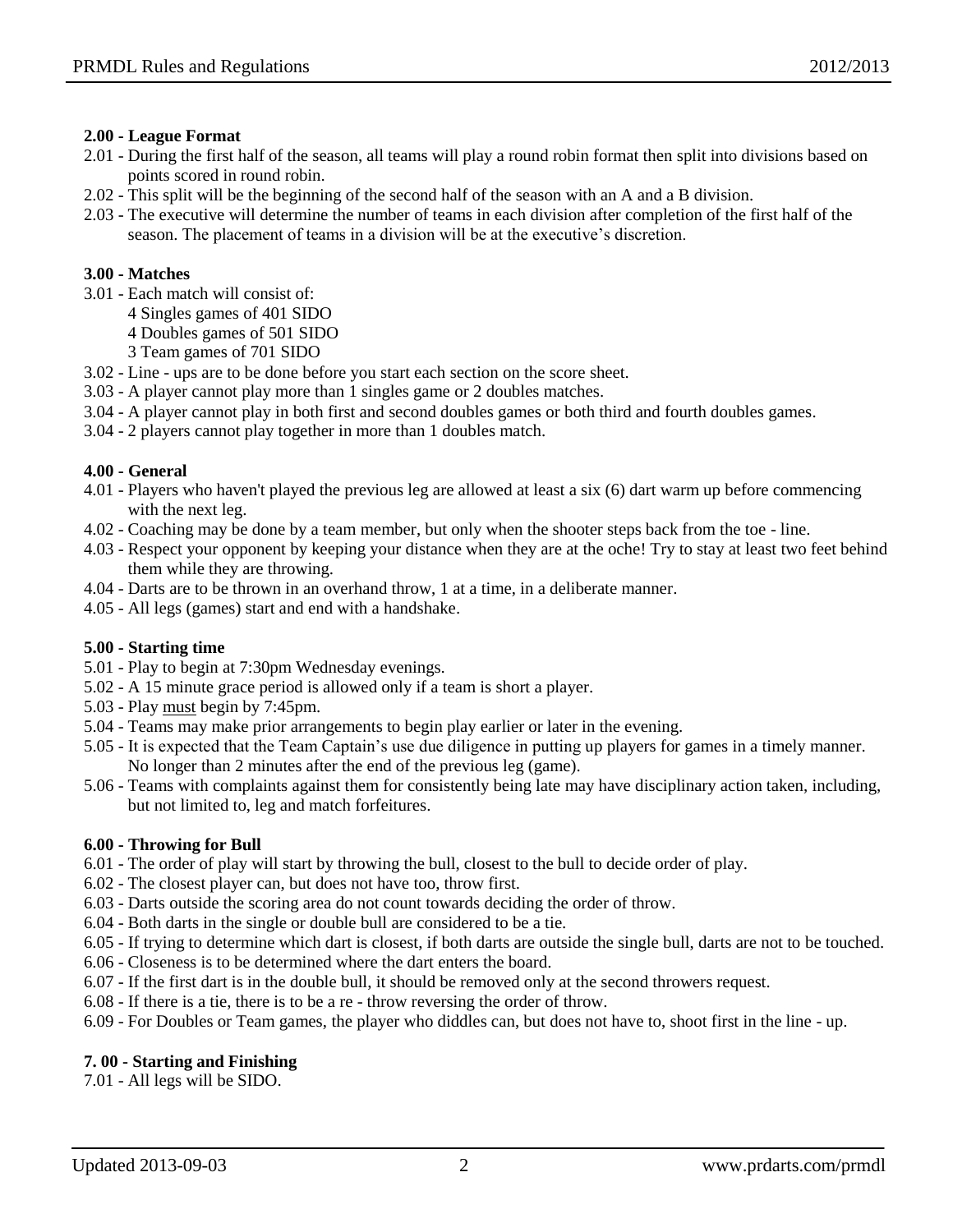7.02 - Should a player finish the double with the first dart and then throws again, the first dart will stand and the leg ends. A player cannot bust a win.

### **8.00 - Out of Turn**

- 8.01 During team games, if a player inadvertently shoots out of turn and the error is discovered prior to the following opponent throwing their first dart, the score will not count and proper order shall proceed.
- 8.02 If the error is not discovered until after the following opponent has shot, the score will stand and proper rotation resume. This means that 1 player will miss a turn and another will get 2 that round.

#### **9.00 - Scorekeeping**

- 9.01 Teams will alternate providing scorekeepers for each leg (game)
- 9.02 The team losing the first throw for bull will provide the first scorekeeper.
- 9.03 All scoring shall be marked from left to right.
- 9.04 The scorekeeper, upon request only, will tell the player the number scored and/or score remaining only.
- 9.05 While a player is shooting, the scorekeeper should make every effort to remain still and not distract the thrower
- 9.06 Scorekeepers should not move to check what was scored until either the throw is complete, or upon request from the thrower.
- 9.07 The scorekeeper must not touch the shooters darts on the board, for the purpose of checking the count, until the score has been recorded.
- 9.08 Darts are to be left in the board until both the scorekeeper and the shooter have confirmed the score.
- 9.09 If the darts are removed before the scorekeeper has confirmed the score, and there is a discrepancy, the scorekeepers score shall stand.
- 9.10 Both scorekeepers and team captains should ensure that the scoreboard tally is correct before the next player shoots.
- 9.11 If an error was made in the addition of numbers hit or in the subtraction, the next opposing players' throw shall not be interrupted and the score is to be corrected after the throw is complete.
- 9.12 Incorrect scorekeeping discovered after both players have thrown, shall not be corrected.
- 9.13 If the scorekeeper is asked and provides incorrect information regarding what is left and the shooter completes the game based on that information; the game is not over. Although the scorekeeper may have provided the information, it is up to the shooter and team captain to confirm what they have left before they throw their darts if they are unsure of the score.
- 9.14 Only the scorekeeper, and/or player retrieving his/her darts are allowed ahead of the toe line.

### **10.00 - Record Keeping**

- 10.01 Scores will be recorded on game sheets that will be provided. One point for a win will be recorded to a possible total of 11 points
- 10.02 All players first and last names should be written on the score sheet at least once.
- 10.03 If there is more than one player with the same first name, then the initial of their last name, or their full last name, should be recorded for every leg played.
- 10.04 The player who doubles out gets credit for finishing the game. If the winning team does not mark in which player hit the double on their sheet (for doubles and team games), they will not be asked and nobody will get credit for it.
- 10.05 If nothing is entered to indicate whether the team won or lost the leg, it will be assumed that the leg was lost.
- 10.06 The following information should also be recorded for statistical and award presentations: Tons (100)

High Scores (101 for Men, 90 for Women) High finishes (60 or greater)

Bull finishes (all finishes ending with a double bull)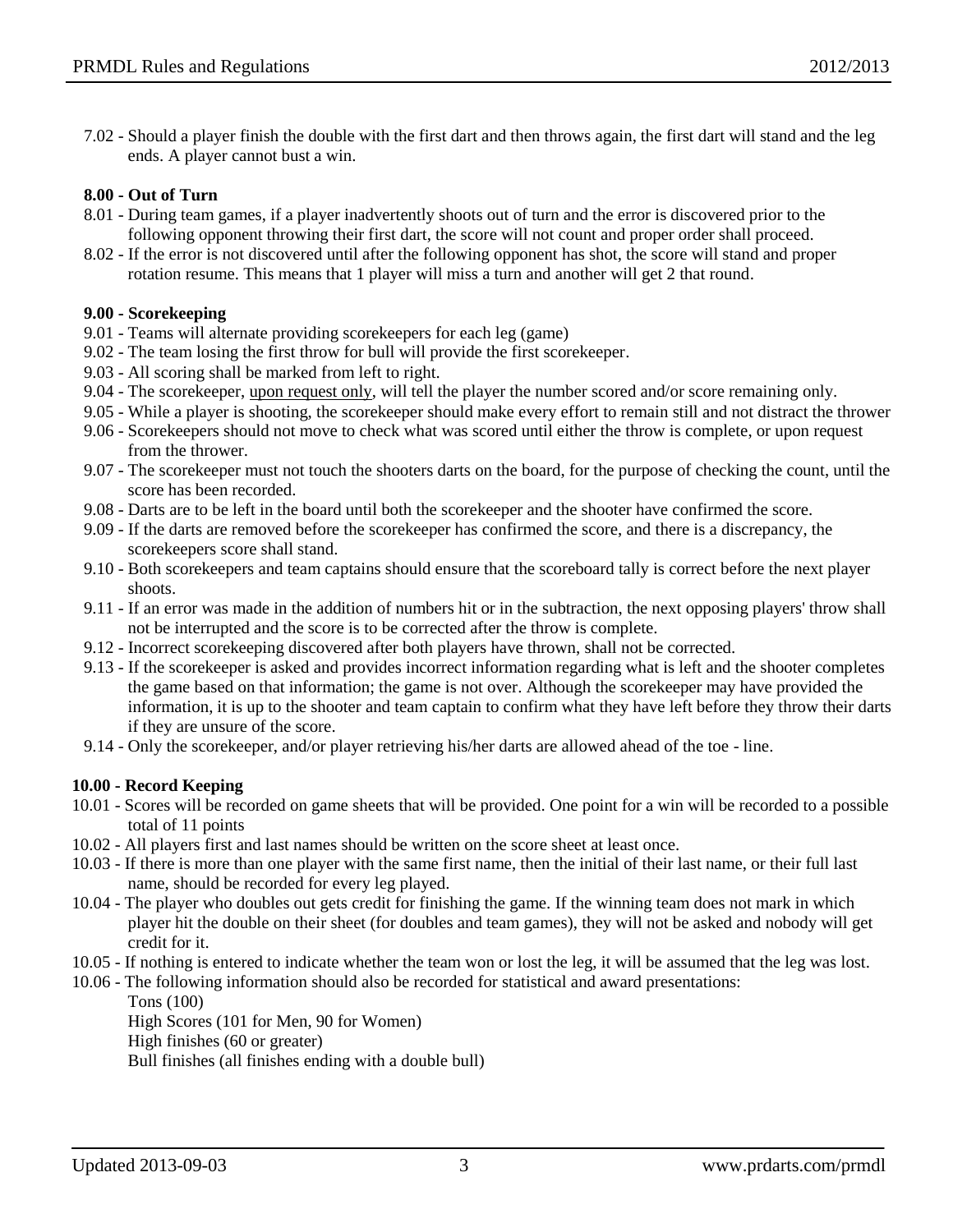- 10.07 For any of the above, only record in one category. If it also qualifies for another category, it will be automatically calculated by the statistician (i.e. a 130 bull finish would also be calculated for high scores and high finishes).
- 10.08 If a player forgets to put any scores/finishes on the sheet, they will not be allowed to add it after it has been handed in.
- 10.09 Score sheets are to be turned into the Statistician as soon as possible after completion of all games. If the statistician has left for the evening, place sheets in the score box provided.
- 10.10 The above stats will not count in league events (i.e. Turkey Shoot) and/or playoffs.

### **11.00 - Weekly Awards**

- 11.01 There will be weekly awards for the most of the highest score and 180's.
- 11.02 The moose is sponsoring the weekly high score awards.
- 11.03 High scores will be defined as 177 or less.
- 11.04 If a player(s) have multiples highest score, the person with the most wins ( I.E. 2x140 beats 1x140).
- 11.05 Ties will be broken by each player throwing 9 darts and the highest total score winning.
- 11.06 The league is sponsoring the weekly 180's awards.
- 11.07 All 180's will be awarded \$10.00 by the league on the following week. The player awarded the 180 can take the \$10.00 from the teams nightly fees and submit a note saying such.

#### **12.00 - Shorthanded Play**

- 12.01 If a team fails to have a full roster, but can field the required 3 players, then the shorthanded team must: Forfeit 1 singles leg, forfeit 1 doubles leg and in the "team games" the team will take 25 points for the missing player as long as the amount can be deducted from the score.
- 12.02 The opposing team is to be notified which position the "dummy" will play giving the opposing team back to back shots, including shots at the double to finish the game.

#### **13.00 - Spares**

- 13.01 There will be 2 types of spares, registered and non registered.
- 13.02 Registered Spares will pay the registration fee, as well as the weekly fee for the nights that they play; these spares will be eligible for anything a registered player is.
- 13.03 Non registered spares do not have to pay the registration fee, but do have to pay the weekly fee on the nights that they play and will not be eligible for any awards, including weekly high scores or 180's, door prizes, banquet tickets, or any other privileges.
- 13.04 Spare(s) can only play if a team has less than 4 players of its registered team members available to play.
- 13.05 A maximum of 2 spares per team may be used.
- 13.06 If any spares are used, and a registered player(s) shows up the spare(s) must remain on the team for the evening, and the registered player can play in teams only. The spare(s) must also be rotated into the team matches.
- 13.07 If a spare(s) is used for the evening, first and last names with "(spare)" beside it, should be written on the score sheet.
- 13.08 Pre arranged spares are allowed.
- 13.09 Spares picked up are to be taken from the "Spare board", if not pre arranged, in order from the top to bottom.
- 13.10 If a spare on the "Spare board" turns down a team the spare will be taken off the spare board and not allowed to play that evening.
- 13.11 Spares shall pay the weekly fee to play, but will not receive awards or banquet tickets.
- 13.12 Registered spares will be entitled to trophies and banquet tickets.
- 13.13 Spares may be used from teams with more than 4 registered available players if the team is willing to let their player play for opposing (not the team they're playing against).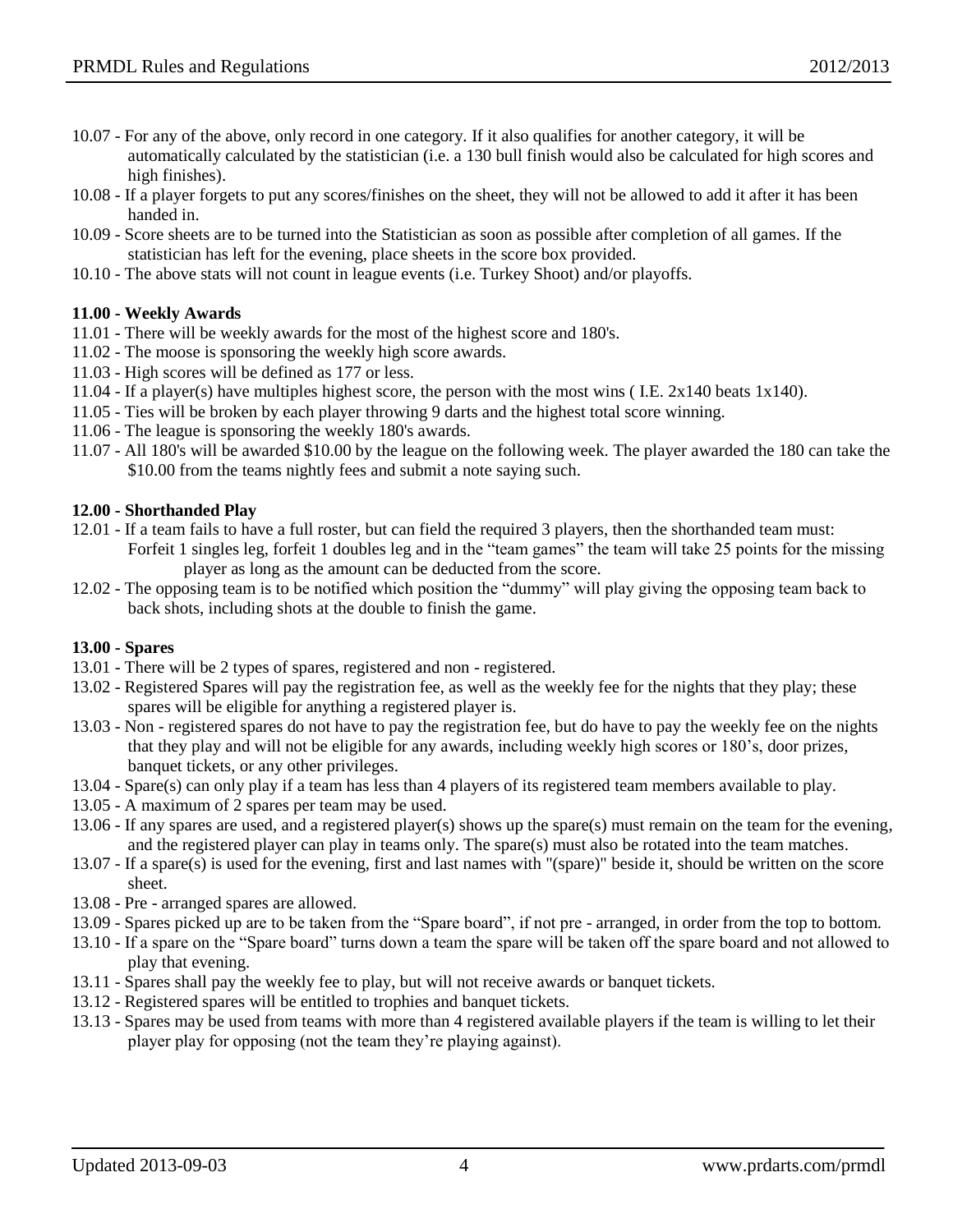- 13.14 When the league is divided into "A" and "B" Divisions, spares from other teams should only be used from the same division. If this cannot be done, then a spare from "B" division may be used in "A" division but "A" Division players may not spare for "B" division. "A" division players may only spare for "B" division teams if it means a forfeit and the opposing team agrees.
- 13.15 Rule 13.11 only comes in to play when and if the league is divided into an "A" and a "B" division.

### **14.00 - Defaults**

- 14.01 A minimum of 3 players including 2 regular team members must be present in order to play.
- 14.02 If a team cannot be fielded, and prior arrangements have not been made, then the opposing team will receive 9 points, and the forfeiting team will receive 0 points.
- 14.03 If a team forfeits more than 3 times during the first half or 3 times in the second half of the schedule, that team will be taken off the schedule for the remainder of the year.
- 14.04 If a team is taken off the schedule the schedule will be amended giving all teams 0 points and a bye, even for games already played.

#### **15.00 - Make - up Games**

- 15.01 Team play can be done on another night if agreed upon by both teams.
- 15.02 Make up games will have to be played before the regular night of play 3 weeks after the scheduled night of play, or the last night of play (including the last night of play for first half), whichever comes first.
- 15.03 If both teams cannot come to an agreement on which day to play on before the required date, the original team requesting to re - schedule will default if the match is not played.

#### **16.00 - Team Membership**

- 16.01 If a player wants to leave the team that they originally registered with and go play for another team, they must do this before the date that the registration fees are due.
- 16.02 If a player quits their team any time after the registration fee due date, they will forfeit any money that they have put into the league up to that point as well as any privileges that go with it, and will not be allowed to join another team or to spare for any teams in the league for the rest of the season.

### **17.00 - Registration and Fees**

- 17.01 Registration fees for all league events will be as outlines in Appendix 3.
- 17.02 Team registration fees are to be paid as a team, and must be paid to the treasurer by the last Wednesday in October or the end of the first half of the schedule, whichever comes first.
- 17.03 Teams not paid at the beginning of the night on of the above date will not be allowed to play and will lose by default.
- 17.04 Dues are not refundable or transferable.
- 17.05 All Teams are to have a minimum of 4 up to a maximum of 7 "Registered" players.
- 17.06 Games won by players who are registered, but haven't paid their registration fees, will be declared void and the win will be awarded to opposing team.
- 17.06 There will be no new additions allowed to team rosters after the date that the registration fees are due, unless, a registered player(s) leaves the league and the team has less than 4 registered players remaining on the team.

#### **18.00 - Nightly Dues**

- 18.01 Nightly dues as per appendix 3 are to be played before start of play.
- 18.02 The above rule will be loosely enforced to facilitate the start of play for the night, as well as for the convenience of the treasurer, however if there are issues collecting fees, it will be strictly enforced.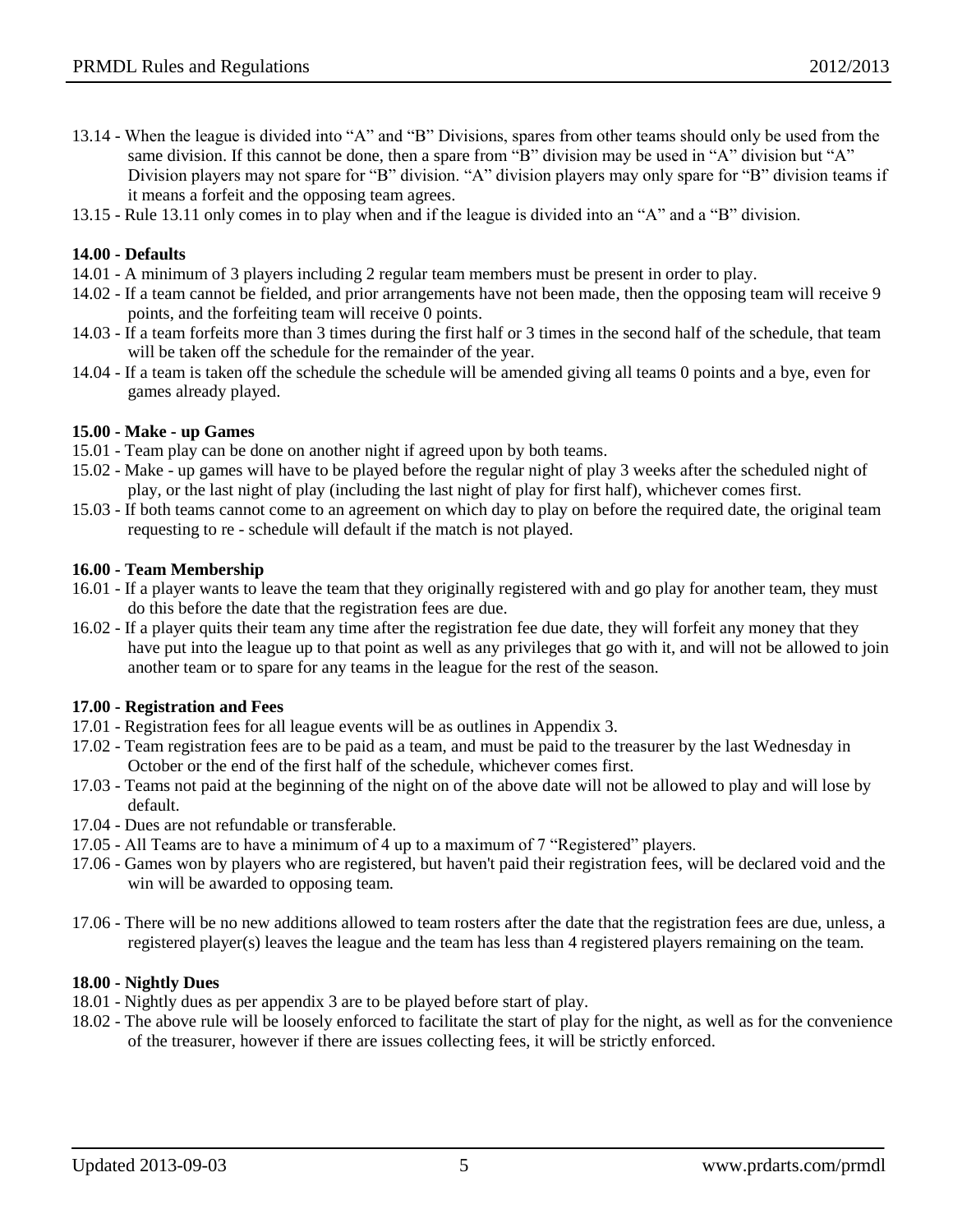### **19.00 - Communications**

- 19.01 Any team and/or player supplying an E mail address will receive regular updates of the League standings.
- 19.02 Any email addresses acquired by the league will not be distributed in any manner.
- 19.03 Any emails that are addressed to multiple recipients will be blind carbon copied to hide the addresses.
- 19.04 Contact information will not be sold or distributed for any reason to any person or organization.

### **20.00 - Code of Conduct**

- 20.01 No abusive or obnoxious behavior. Any player displaying this kind of behavior during any league night or league - related event will be given one warning and one warning only. A second offence during the season will have the player banned from the league for a minimum of the season.
- 20.02 No fighting!!! Any players involved in a fight during any league night or league related event will be banned from the league, no questions asked, and no exceptions!
- 20.03 The executives reserve the right to deny anybody entry into any league related event if we think that they are unfit (i.e.: too intoxicated) to play.
- 20.04 Any action that causes, or may cause harm to any player will be severely dealt with.

## **21.00 - Discipline**

21.01 - Any infractions of the rules will be dealt with depending on the severity of the infraction by majority consensus by the executive.

### **22.00 - Protests**

- 22.01 Protests for any action during a match can be made to the executives that are present.
- 22.02 If no executive are present, submit in writing the protest to the executives for review.
- 22.03 Any executives involved in the protest will not be involved in deciding the outcome.
- 22.04 Protests made by the winning team (of the protest able leg) will only be used for making rules for future reference.

### **23.00 - Executives Duties**

- 23.01 All executive Determine league split; determine prizes for banquet and league events; decide on any disciplinary measures if required; decide on any rule changes and whether or not a general vote is necessary, run league events.
- 23.02 President General administration of league, including league activities and events.
- 23.03 Vice President Assist president, act on behalf of president if president is not available.
- 23.04 Treasurer Collect weekly and seasonal dues; issue receipts; deposit funds into bank; complete financial statement at end of season; Organize with bank to have new executives put on account.
- 23.05 Statistician Collect score sheets, enter in statistician program; print reports; post schedule and statistician reports; distribute drink tickets for weekly high scores.

### **24.00 - Annual General Meeting**

- 24.01 The AGM will be held at the end of the season during the banquet.
- 24.02 The order of events shall be the following:
	- 1 Banquet
	- 2 Awards
	- 3 League Business
	- 4 Treasurer's report
	- 5 Elections (President, Vice President, Treasurer, Statistician)
	- 6 Door Prizes
- 24.03 The Annual Banquet and Trophy presentation is open to all registered members and guests. There may be an additional fee for guests upon the executive's discretion.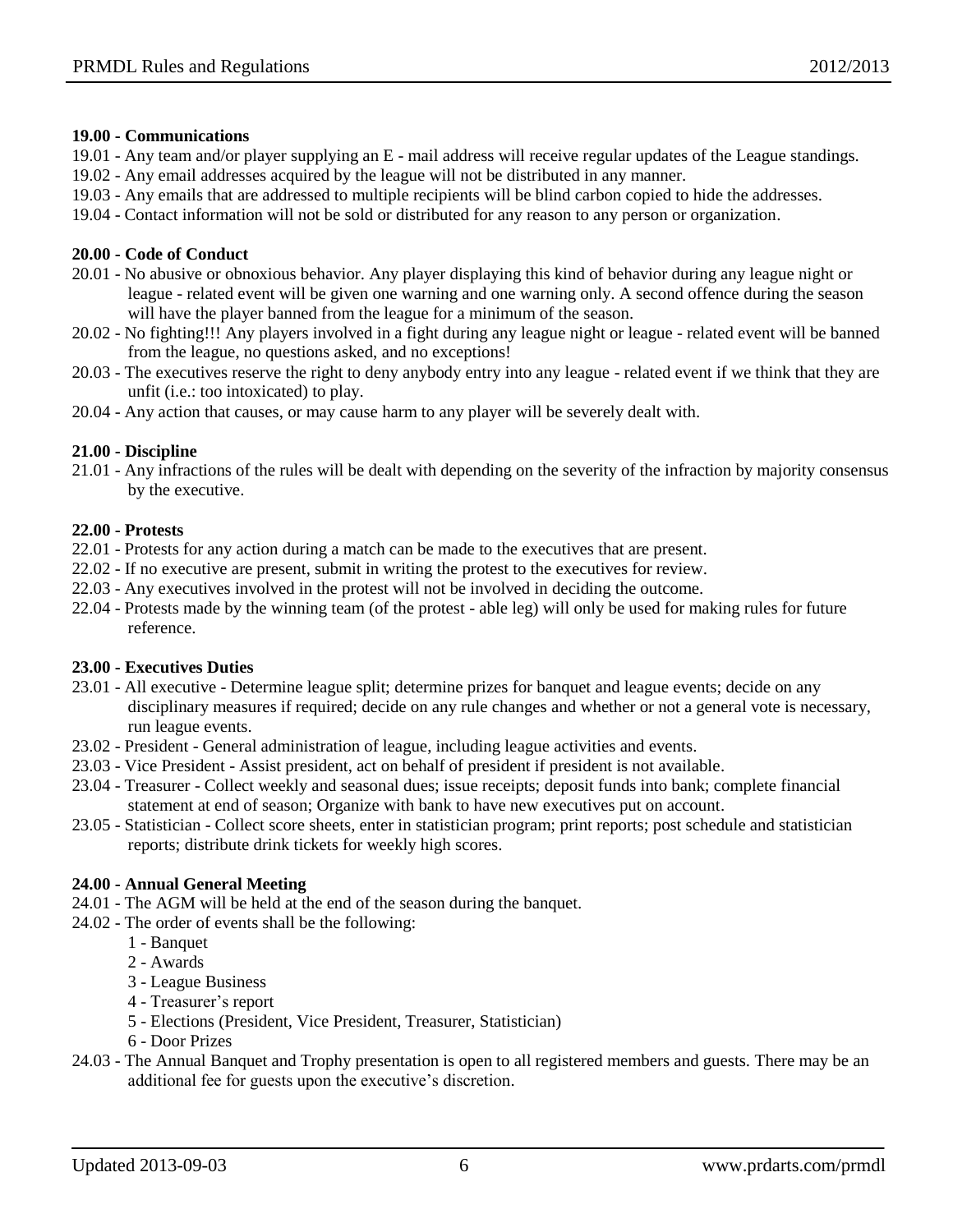- 24.04 Door prize tickets will only be available to registered members.
- 24.05 If there is a fee for guests, there may be a door prize(s) available for guests, at the discretion of the executive.

## **25.00 - Turkey Shoot**

- 25.01 PRMDL will host a Turkey Shoot as an annual league event.
- 25.02 The Turkey Shoot is open to all league and non-league players.
- 25.03 Entry fee for registered league players will be the same as regular nightly fees.
- 25.04 Entry fee for non registered league players will be double (2x) regular nightly fees.
- 25.05 Format will be blind draw teams of 2, 3 or 4 depending on how many players register for the event, sheet final.
- 25.06 Playoffs will be only played in the case of ties.

## **26.00 - Tournaments**

- 26.01 PRMDL currently hosts 2 open annual tournaments, The Joe Grandy Memorial Open (October) and the Moose Open (January)
- 26.02 These tournaments, although hosted by the PRMDL, are open events and open to any player wishing to compete.
- 26.03 These tournaments will have their own set of rules and regulations.
- 26.04 The PRMDL will provide monetary support for these events, at a breakdown to be decided by the executive, at a rate equivalent to 2 nights of league fees, per registered player.

# **27.00 - Other**

- 27.01 Any item or rule not covered by these rules will be decided on by the executive.
- 27.02 Please consult the executive for clarification on any of these rules.

## **28.00 - Changes to this document**

- 28.01 Changes to format or policy of league activities and/or rules, need to be approved by all executives, or by a majority vote amongst all league players as determined by the executive.
- 28.02 These rules will be reviewed at the beginning and end of each season and updated as necessary.
- 28.03 No changes to these rules will be made during the season.
- 28.04 Copy of rules will be posted online and on information board at League Venue.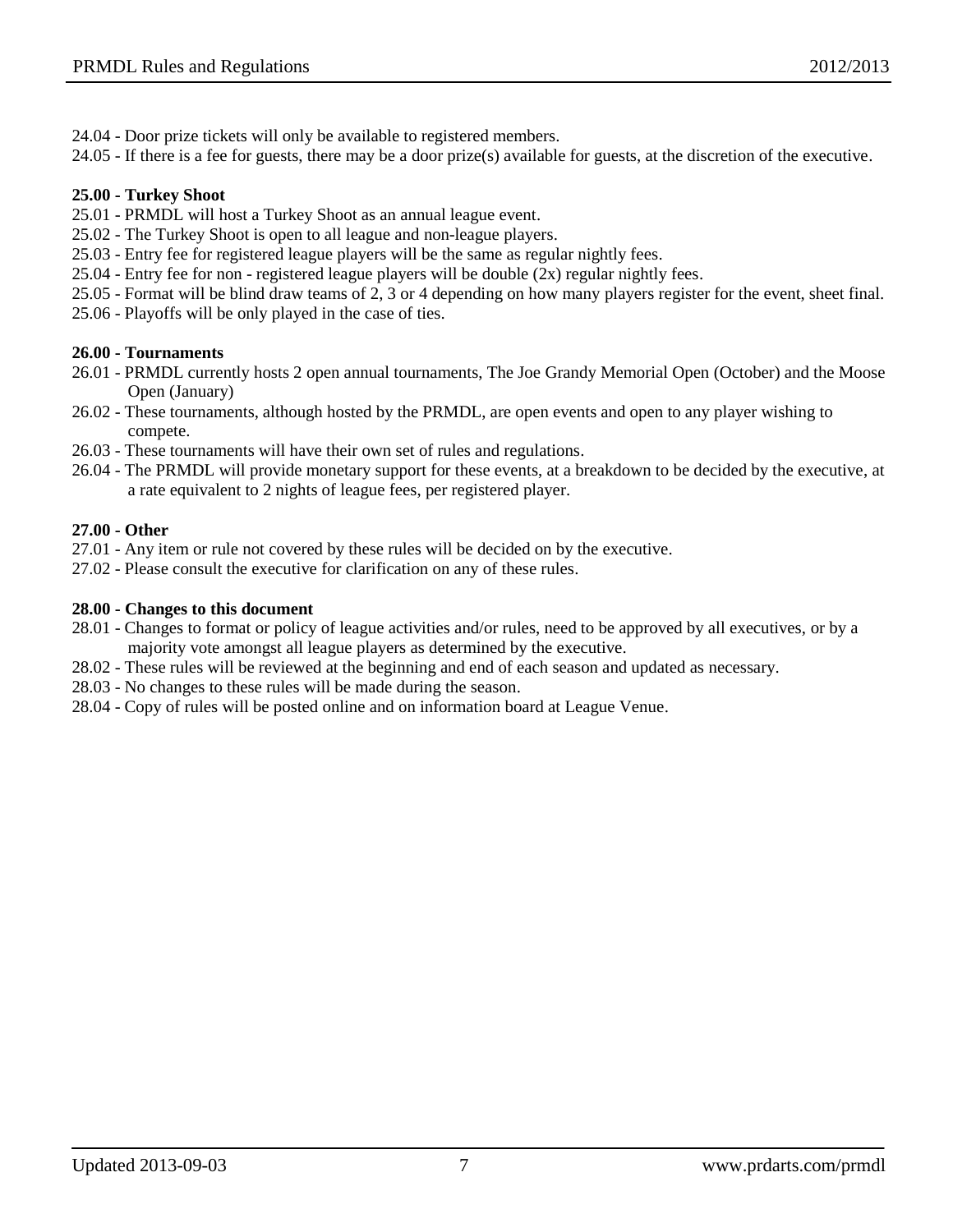# **Appendix 1 - Score Sheet**